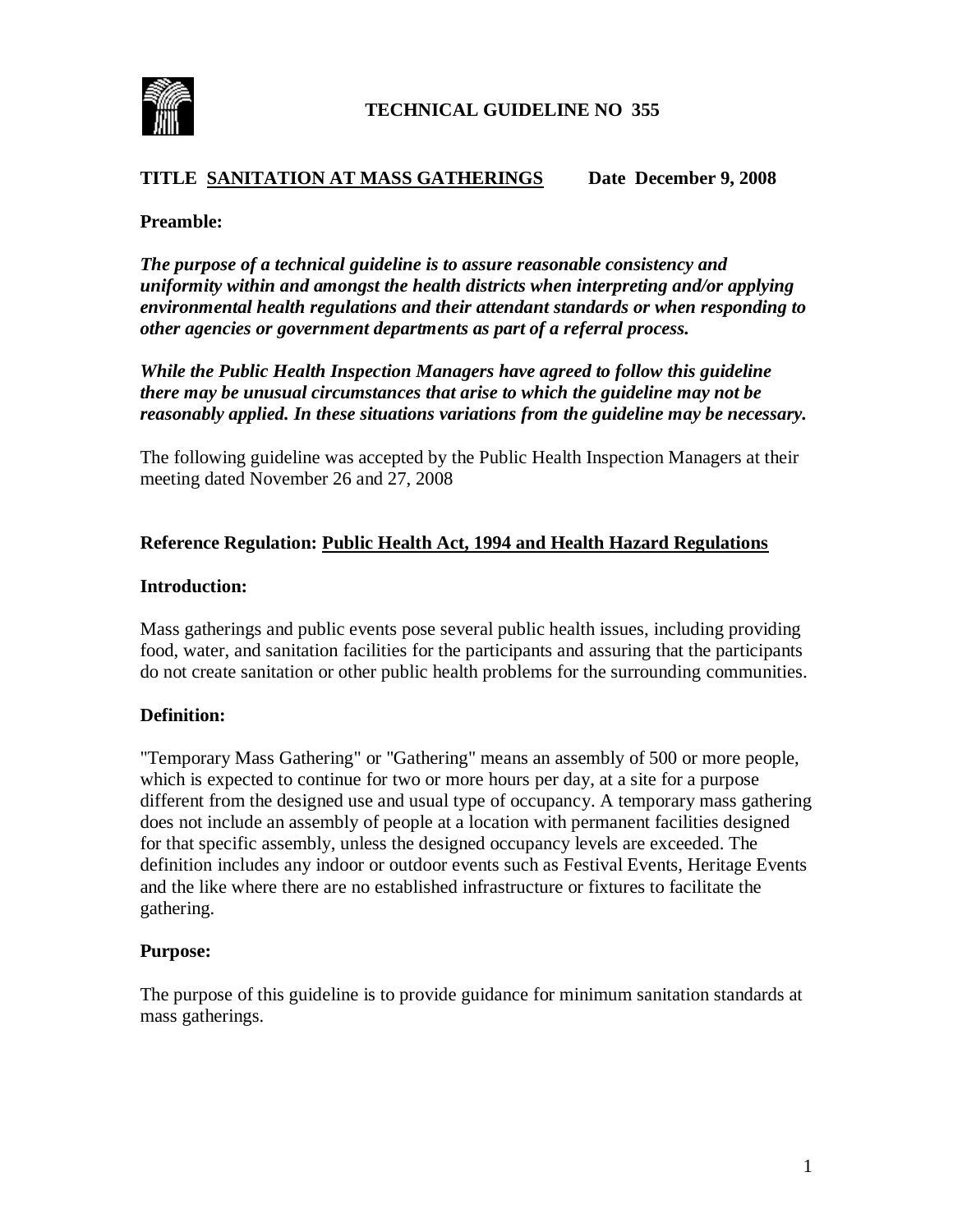## **Application of Guidelines:**

**Average** 

This document establishes guidelines for Temporary Mass Gatherings as it relates to Toilets and Hand Wash Basins, Solid Wastes, Liquid Wastes, Food Service and Safe Drinking Water Supplies as required within the above regulations but does not include the entire contingency planning which may be considered by other authorities responsible for the facilitating event. The attached Event Application Form should be completed to facilitate planning and documentation of the event and returned to the local authority prior to the start of event.

# **MASS GATHERING SITE SANITATION GUIDELINES:**

# **A. TOILETS AND HAND WASH BASINS**

Public toilets and hand washing facilities must be provided by the event organizer. Toilets shall be provided based on anticipated attendance. (These figures can be estimated from previous year's attendance or other events in other jurisdictions). Unisex toilets may be located in a common area.

| Average<br>Crowd | Average Hours at the Event per day |    |    |     |     |     |     |     |       |
|------------------|------------------------------------|----|----|-----|-----|-----|-----|-----|-------|
| <b>Size</b>      | 2                                  | 3  | 4  | 5   | 6   | 7   | 8   | 9   | $10+$ |
| 500              | $\overline{2}$                     | 2  | 4  | 6   | 6   | 6   | 6   | 8   | 8     |
| 1 000            | 4                                  | 4  | 6  | 8   | 8   | 8   | 8   | 10  | 10    |
| 2 000            | 6                                  | 6  | 8  | 10  | 10  | 10  | 10  | 12  | 12    |
| 3 000            | 8                                  | 8  | 10 | 12  | 12  | 12  | 12  | 14  | 14    |
| 4 000            | 10                                 | 10 | 12 | 14  | 14  | 14  | 14  | 16  | 16    |
| 5 000            | 12                                 | 12 | 14 | 16  | 16  | 16  | 16  | 18  | 18    |
| 6 000            | 12                                 | 12 | 14 | 14  | 14  | 16  | 18  | 20  | 20    |
| 7000             | 16                                 | 16 | 20 | 20  | 20  | 24  | 24  | 30  | 30    |
| 8 0 0 0          | 20                                 | 20 | 30 | 30  | 40  | 40  | 50  | 50  | 60    |
| 10 000           | 20                                 | 30 | 40 | 40  | 60  | 60  | 60  | 90  | 90    |
| 12 500           | 20                                 | 30 | 50 | 65  | 80  | 100 | 120 | 120 | 120   |
| 15 000           | 30                                 | 40 | 50 | 65  | 75  | 100 | 100 | 125 | 150   |
| 17500            | 40                                 | 60 | 75 | 90  | 120 | 140 | 150 | 200 | 200   |
| 20 000           | 40                                 | 50 | 80 | 100 | 125 | 140 | 200 | 250 | 250   |
|                  |                                    |    |    |     |     |     |     |     |       |

Number of toilet units required for non-alcohol events.

*Note: Under normal conditions, most persons will use sanitation facilities once every four hours. Weather conditions and the consumption of food, liquids, beer, and other alcoholic beverages will increase usage by 30 to 40%.*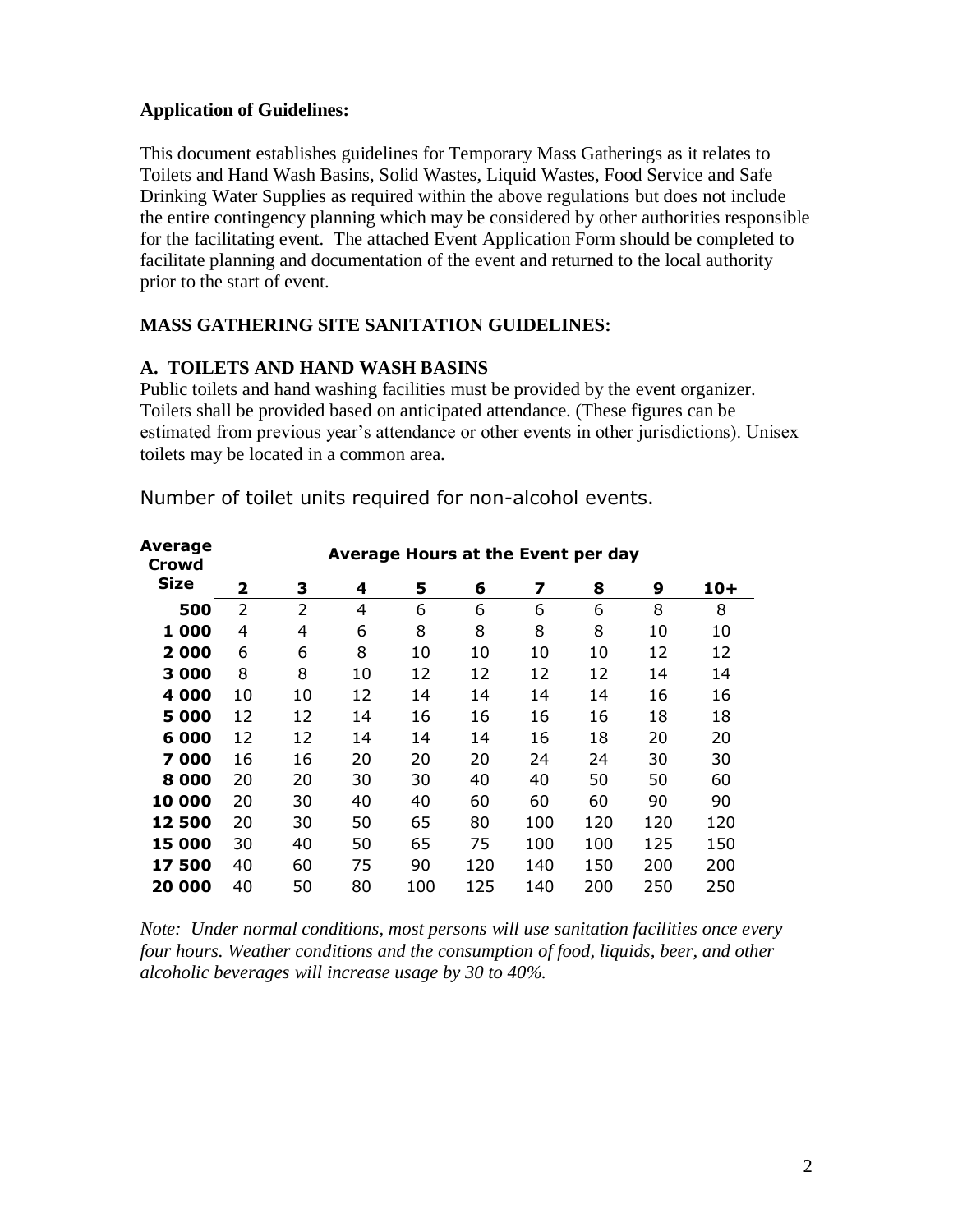| Average<br>Crowd | <b>Average Hours at the Event</b> |    |     |     |     |     |     |     |       |
|------------------|-----------------------------------|----|-----|-----|-----|-----|-----|-----|-------|
| <b>Size</b>      | 2                                 | 3  | 4   | 5   | 6   | 7   | 8   | 9   | $10+$ |
| 500              | 3                                 | 3  | 5   | 8   | 8   | 8   | 8   | 10  | 10    |
| 1 000            | 5                                 | 5  | 8   | 10  | 10  | 10  | 10  | 13  | 13    |
| 2000             | 8                                 | 8  | 10  | 13  | 13  | 13  | 13  | 16  | 16    |
| 3 000            | 10                                | 10 | 13  | 16  | 16  | 16  | 16  | 18  | 18    |
| 4 000            | 13                                | 13 | 16  | 18  | 18  | 18  | 18  | 21  | 21    |
| 5 000            | 16                                | 16 | 18  | 21  | 21  | 21  | 21  | 23  | 23    |
| 6000             | 16                                | 16 | 18  | 18  | 18  | 21  | 23  | 26  | 26    |
| 7 000            | 21                                | 21 | 26  | 26  | 26  | 31  | 31  | 39  | 39    |
| 8 0 0 0          | 26                                | 26 | 39  | 39  | 52  | 52  | 65  | 65  | 78    |
| 10 000           | 26                                | 39 | 52  | 52  | 78  | 78  | 78  | 117 | 117   |
| 12 500           | 26                                | 39 | 65  | 85  | 104 | 130 | 156 | 156 | 156   |
| 15 000           | 39                                | 52 | 65  | 85  | 98  | 130 | 130 | 163 | 195   |
| 17 500           | 52                                | 78 | 98  | 117 | 156 | 182 | 195 | 260 | 260   |
| 20 000           | 52                                | 65 | 104 | 130 | 163 | 182 | 260 | 325 | 325   |

Number of toilet units required for events involving alcohol.

- 1). The operator shall locate portable toilets a minimum of 100 feet from any food service operation and not more than 300 feet from grand stand or spectator area or from other areas of activity which pertain to the gathering, as outlined in the permit application. Where site conditions limit the placement of portable toilets, the public health officer may allow exemptions to these distances.
- 2). One handicap-equipped toilet must be provided at all sites, with one handicapequipped toilet for every 1,000 people thereafter.
- 3). Portable walk-through urinal units may be substituted for portable toilets to a maximum of 15% of the units at a given location on a "seat-per-seat" basis. If a portable urinal unit is capable of accommodating 4 users at a time, it can replace 4 portable toilets.
- 4). In the case of larger events, portable toilets, urinals and wheelchair accessible toilets must be distributed evenly across multiple sites. If there are two or more locations at the event that are set aside for portable toilets, the number of portable urinals & wheelchair accessible toilets should be distributed evenly across the two or more locations (subject to reasonable accessibility).
- 5). Each portable toilet must be secured against vandalism and adverse weather conditions by tie downs, anchors or similar effective means.
- 6). The operator or coordinator shall ensure that all portable toilets are of sound construction (such as non-absorbent polyethylene), easily cleanable, and durable.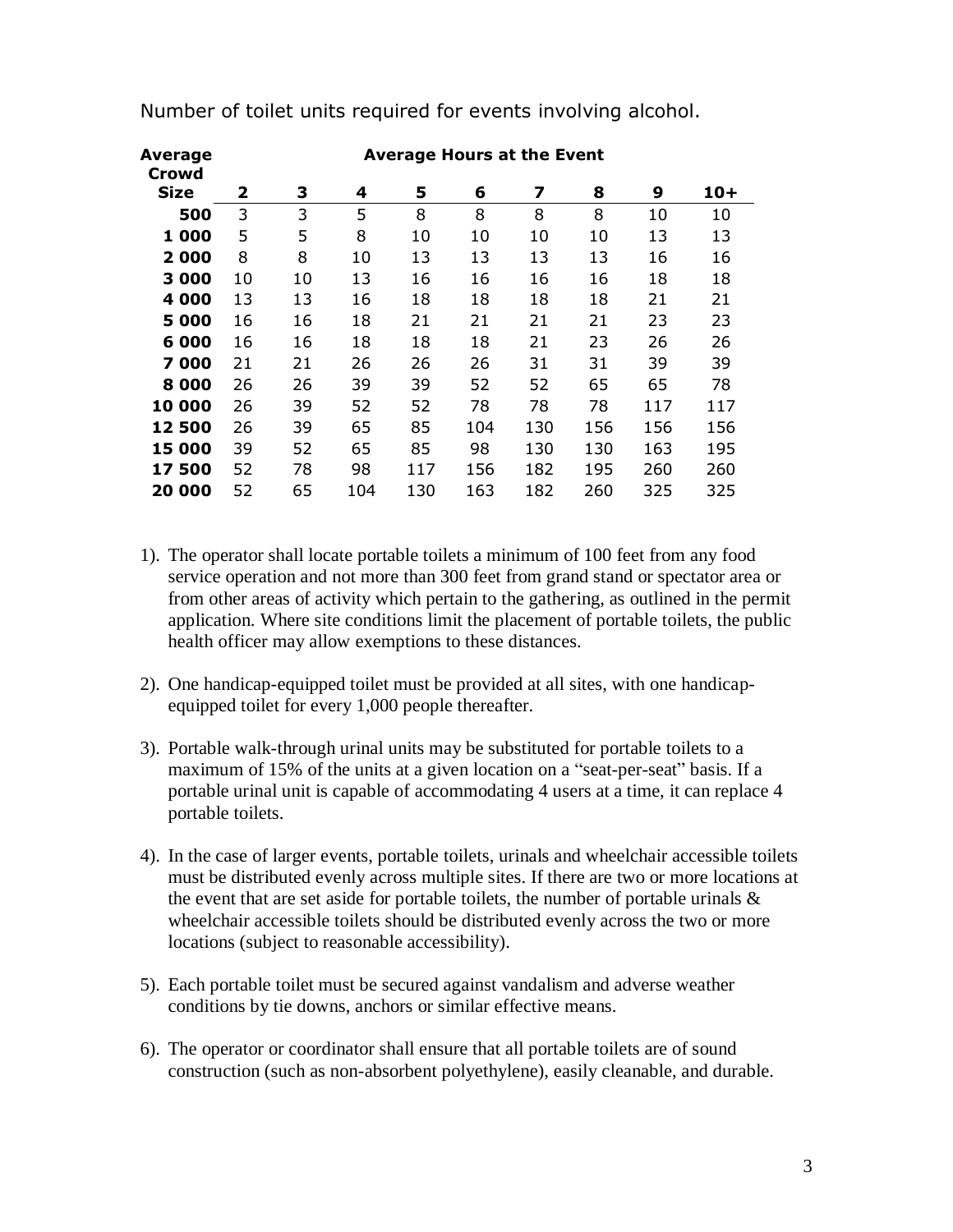- 7). The tank capacity of each portable toilet shall not be less than 60 gallons. Chemicals used for sanitizing agents in portable toilets must be acceptable for use by the treatment facility accepting the sewage.
- 8). Septic waste must be disposed of in a manner approved by the Public Health Officer. The operator shall ensure that all wastewater is removed from each portable toilet as necessary or at least once every 24 hours. On a case by case basis, the public health officer may change this frequency because of the time of year, weather conditions, nature of the event or other public health related criteria. All wastewater removed shall be disposed of at a wastewater treatment facility in accordance with provincial and local wastewater disposal requirements.
- 9). Each portable toilet must be serviced and sanitized at time intervals that will maintain sanitary conditions of each toilet.
- 10) At the conclusion of the gathering, each portable restroom unit must be serviced and removed within 48 hours. The public health officer may extend or shorten this time because of the time of year, weather conditions, the nature of the event or to meet other public health needs.
- 11) The operator shall provide hand wash stations at a minimum rate of one per ten portable toilets or portion thereof. The operator shall provide liquid soap, water and paper towels at each hand wash station. Where conditions make the use of soap and water impractical, the public health officer may allow sanitizing gel in place of soap and water. Sanitizing gel may not be used in place of soap and water at hand wash stations used by food service workers. Wastewater from the hand wash stations shall be disposed of in an acceptable manner.
- 12) Covered garbage receptacles must be provided at hand wash stations.
- 13) Event staff shall ensure that washrooms and hand wash stations are serviced and cleaned in an acceptable manner.

# **B. SOLID WASTE**

- 1) Event organizers must provide a minimum of one covered litter container in close proximity to each food booth. Grease disposal containers must be in close proximity to food vendors using deep fryers. All waste containers should be emptied as needed.
- 2) Additional solid waste containers should be provided based on one container placed every 100 feet on site (four containers per acre), and emptied as often as necessary, or a minimum of once daily.
- 3) Commercial disposal containers should be provided at large events and emptied as often as necessary.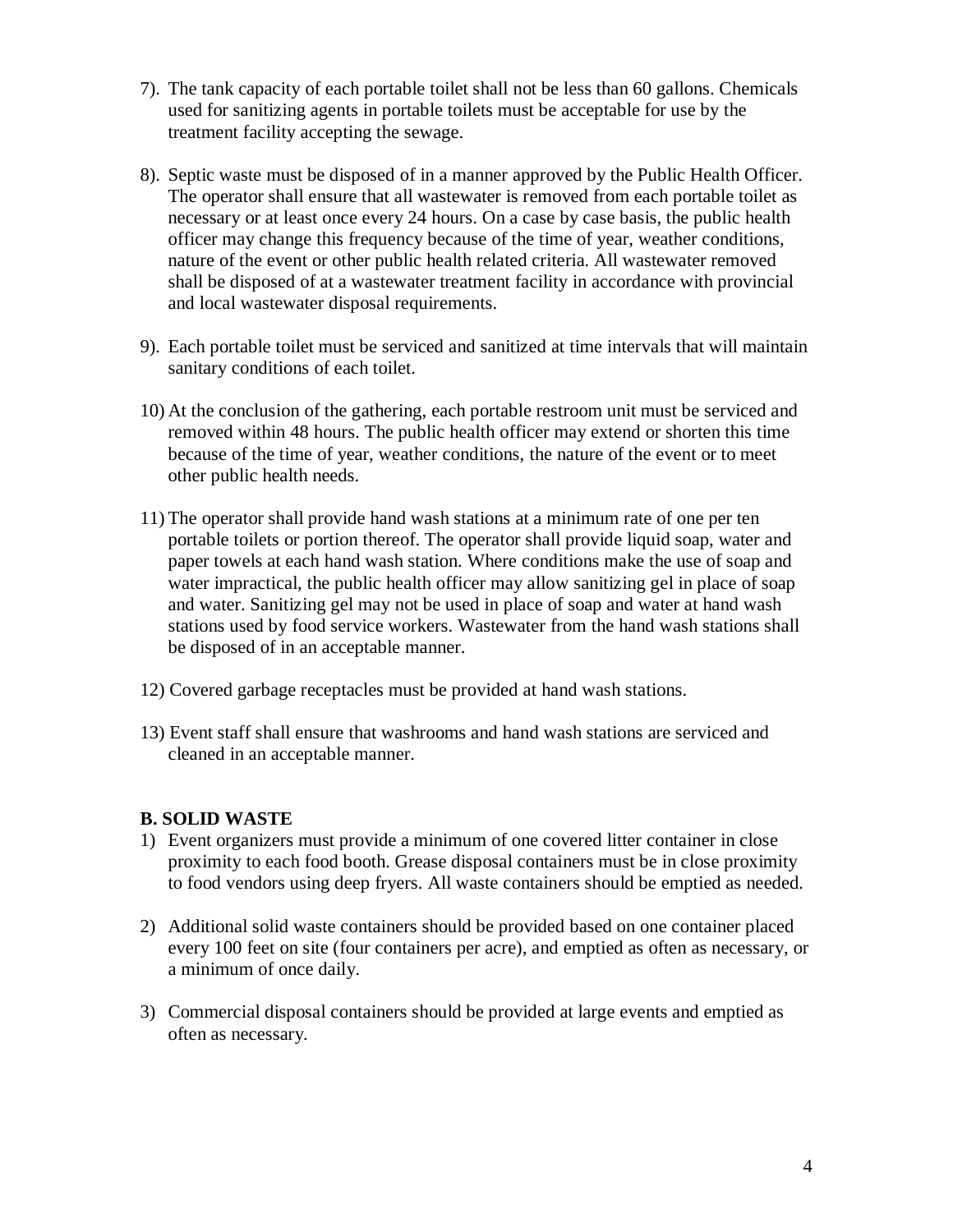## **C. SAFE DRINKING WATER SUPPLY**

- 1) The operator shall ensure that all drinking water is from an approved potable drinking water supply or bottled water approved by the local authority. Pressurized or gravity fed water distribution systems must have backflow prevention devices placed at appropriate locations.
- 2) Safe drinking water hauled to the gathering shall be hauled and dispensed in a manner that protects public health as determined by the local authority. Check with your local public health officer for sampling requirements and start-up procedures.
- 3) The operator shall provide and strategically locate drinking water stations to effectively meet the drinking water needs of attendees and staff. One drinking water station is required for each 150 attendees or fraction thereof. The public health officer may reduce or increase the number of drinking water stations based on the time of year, heat index, nature of the event or other public health related criteria. Water will be dispensed from a spigot or other device as approved by the local authority.

# **D. BATHING FACILITIES**

- 1) Events lasting more than one day may require bathing facilities separate for male and female bathers. If bathing facilities are provided, there should be at least one shower for three hundred persons with hot and cold water. Shower facilities must drain to an approved holding tank or other sewage disposal system acceptable to the Public Health Officer. We recommend the use of timed (eg spring loaded) faucets as opposed to constant "on" faucets.
- 2) The design of the shower facilities must include allowances for appropriate privacy of bathers. Privacy can be accomplished by alternating time block access for each gender, posting signs stating bathing suit showers only, or other methods acceptable to the local authority.

# **E. FOOD SERVICE**

- 1) The operator shall ensure that contact information for all food service providers are given to the local authority.
- 2) All food service providers shall complete a *Temporary Food Service Checklist* (see appendix "B") or a *Temporary Food Service Licence Application* as provided by the local authority.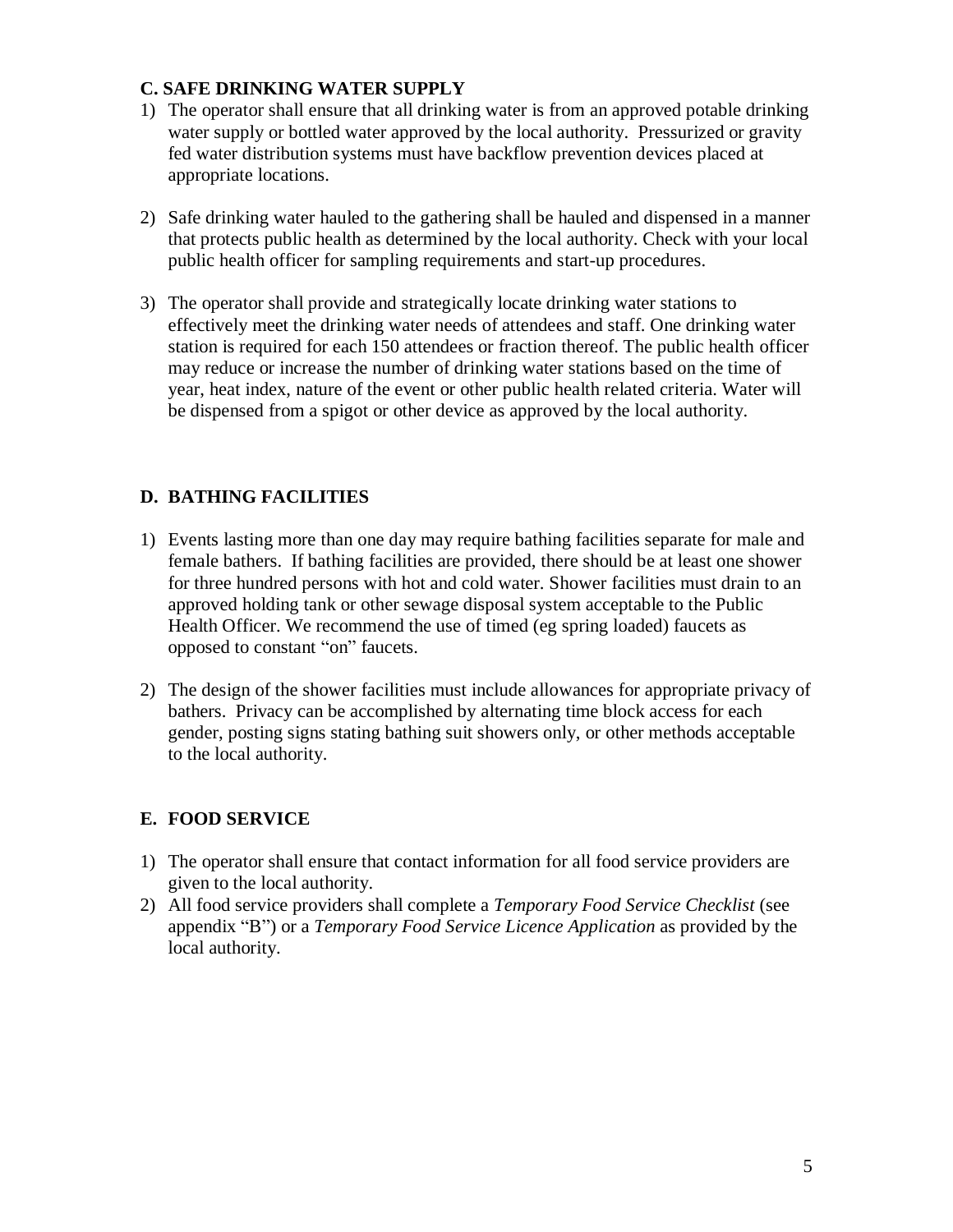# **F. GENERAL CONSIDERATIONS**

The following items do not fall under this guideline but should also be considered when planning a large event. The list is not all encompassing. There may be other factors to consider, depending on the nature of the event:

- 1) First Aid Stations or other medical facilities, availability of first responders, doctors, nurses, ambulances, on-site field hospital.
- 2) Electrical service including lighting and service to campers.
- 3) Road access and parking facilities designed to avoid congestion and allow orderly exit. (contact local police)
- 4) Telephone service including number and location of telephones.
- 5) Camping facilities
- 6) Security, including the number of guards, their deployment and hours of availability.
- 7) Fire protection including the number, type and location of alarms and extinguishers. Who will respond if there is a fire? (contact local fire dept.)
- 8) Wheelchair access to toilets, showers & program areas. Also consider access to power outlets to re-charge wheelchair batteries during multiple day events.

NOTE: This list is provided as a courtesy. The identification of services required for each event is the responsibility of the event organizer.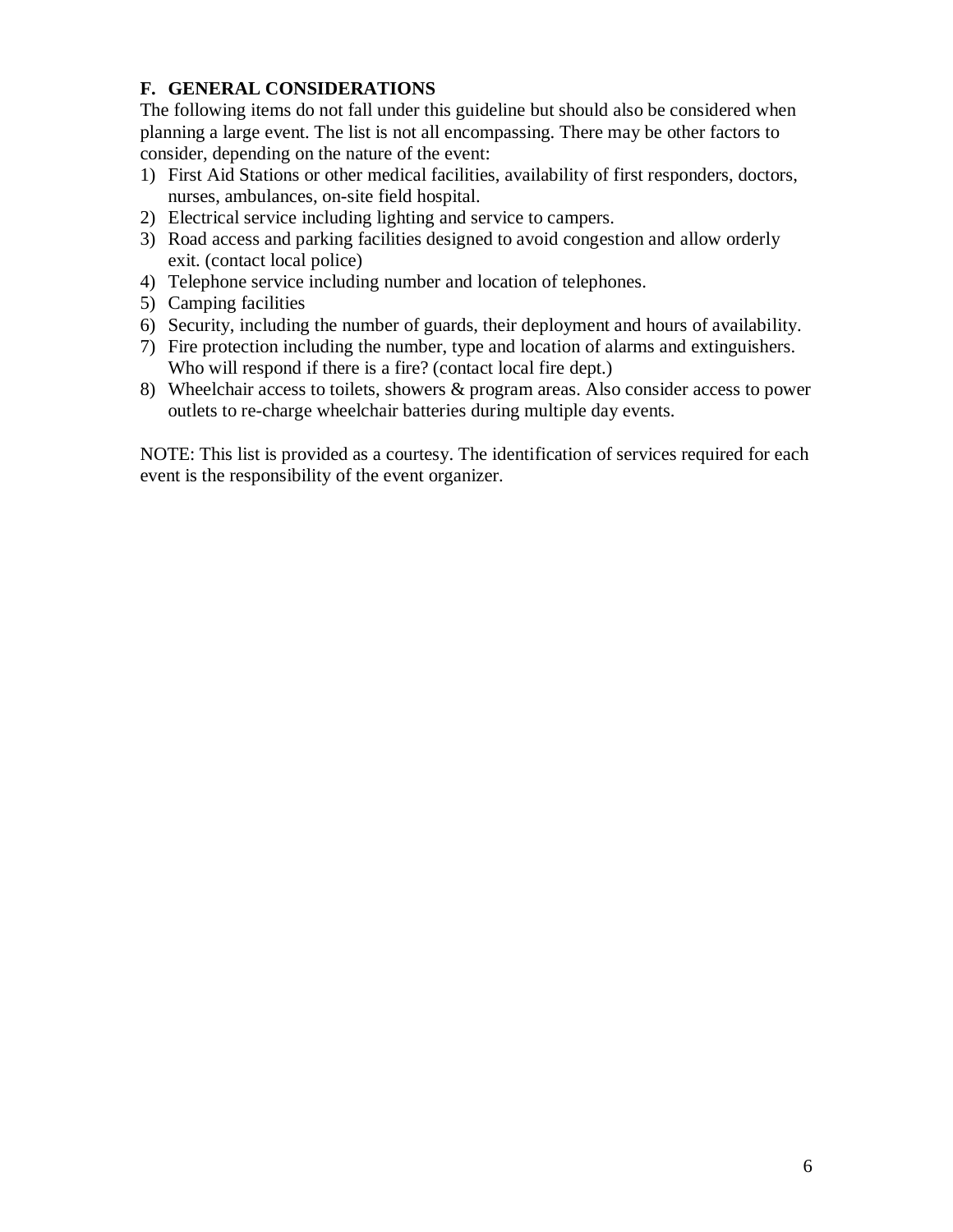# **EVENT APPLICATION FORM**

| Date(s):                                                                                                                                                                        |
|---------------------------------------------------------------------------------------------------------------------------------------------------------------------------------|
|                                                                                                                                                                                 |
|                                                                                                                                                                                 |
| Contact Person Addresss: New York Contact Person Address:                                                                                                                       |
| Contact Cell Phone: ____________                                                                                                                                                |
| <b>Total Hours of Operation</b><br>$\frac{1}{\text{Opening Time(s)}}$<br>$To:$ $\frac{1}{\text{Closing Time(s)}}$                                                               |
| <b>Anticipated Attendance (per day of event)</b>                                                                                                                                |
| Day 1 Day 2                                                                                                                                                                     |
| Day 3<br>Last Day<br>(Attach a separate sheet with additional attendance information for events of more than 4 days)                                                            |
| Facilities Required: (use maximum daily attendance to determine numbers)                                                                                                        |
|                                                                                                                                                                                 |
|                                                                                                                                                                                 |
|                                                                                                                                                                                 |
|                                                                                                                                                                                 |
| Please attach a list of all food service providers including contact information for<br>each. Note: All food service providers must complete the attached Food Service<br>form. |

**Please attach a map of the site c/w locations of the required facilities listed above.**